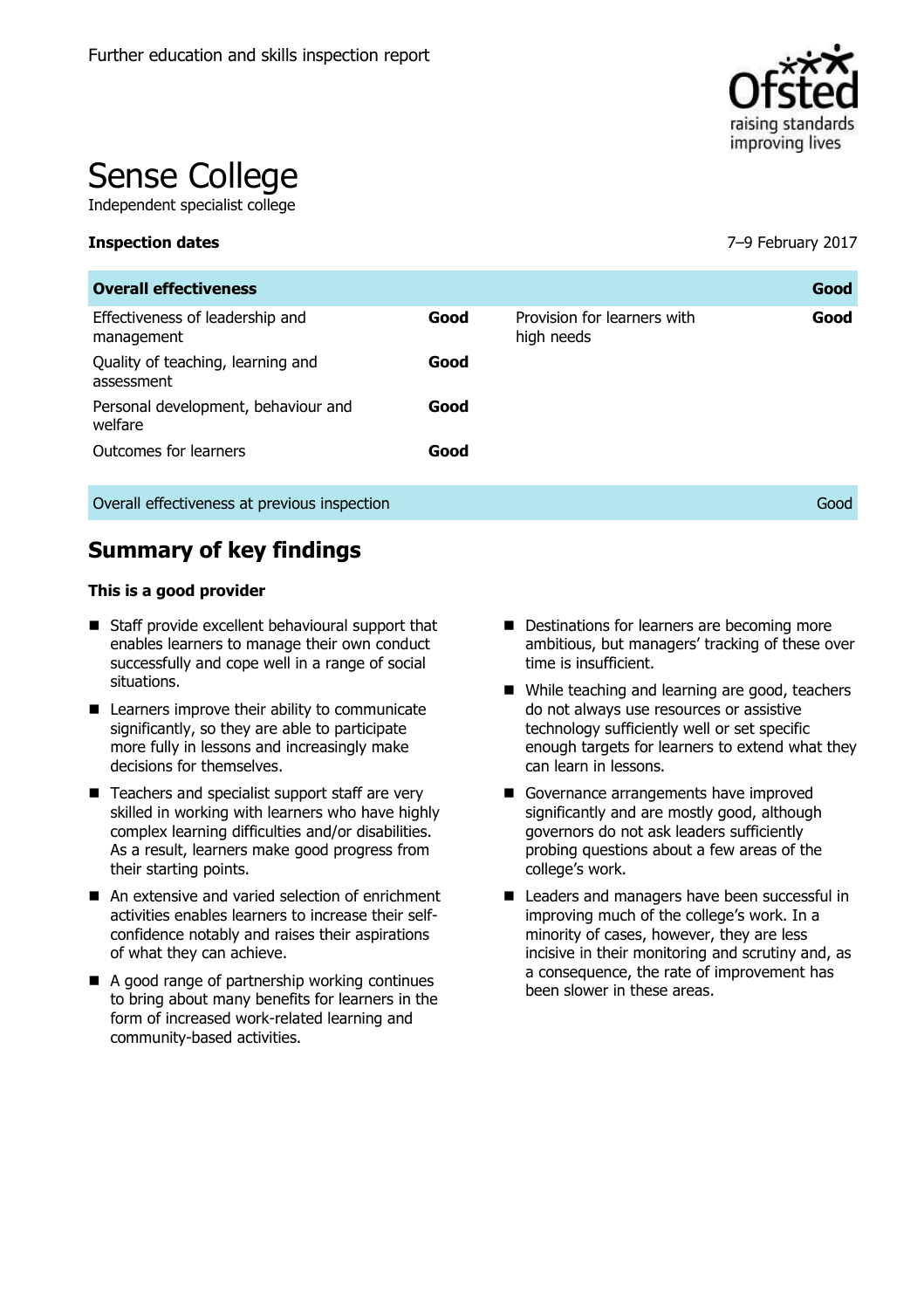

# **Full report**

# **Information about the provider**

- Sense College is an independent specialist college and is part of the national 'Sense' parent organisation, a national charity that supports people who are deafblind, have sensory impairments or complex needs, to enjoy more independent lives. The college now operates from six resource centres across the East Midlands and the East of England.
- All the learners are deafblind or sensory impaired. A high proportion of learners have very complex learning difficulties and/or disabilities affecting their communication, emotional and behavioural development. Most learners also have physical disabilities and require mobility support. Currently, 136 learners are enrolled at the college, of whom 30 are funded by the Education Funding Agency (EFA). Nearly all learners follow the pre-entry curriculum, with around a third based at the main Hampton centre in Peterborough. Just over 20% of learners are of minority ethnic heritage.

# **What does the provider need to do to improve further?**

- Improve the quality of teaching, learning and assessment even further by:
	- ensuring that where staff set educational targets for learners, these are sufficiently specific and personalised, in order to deepen learning and capture learners' academic progress more effectively; particularly, but not exclusively, in English and mathematics
	- making sure that learners have access to an appropriate range of assistive technology and resources in sessions, and that staff use these resources better to enable learners to make the full progress of which they are capable
	- ensuring that managers provide clearer and more precise feedback to teachers about all the aspects of their teaching practice that could help them improve further.
- Improve the governing body's oversight of the college's work by making sure governors ask more searching questions of leaders about the sustainability of learners' destinations, equality and diversity promotion and the quality of teaching, learning and assessment. In addition, ensure that governors and leaders are more aware of what best practice looks like in these areas, so they can set even higher expectations.
- Ensure that managers are equally rigorous in their monitoring of the provision and in their recording of day-to-day operational matters. In addition, ensure that all the strengths and weaknesses within the self-assessment report are sharply focused and prioritised, so managers can take the precise actions required. This will aid leaders to move more rapidly towards their long-term mission.
- Ensure that managers analyse the outcomes for different groups of learners in sufficient detail, including any learners eligible for free school meals. This will enable them to better review and report more effectively any patterns in performance over time.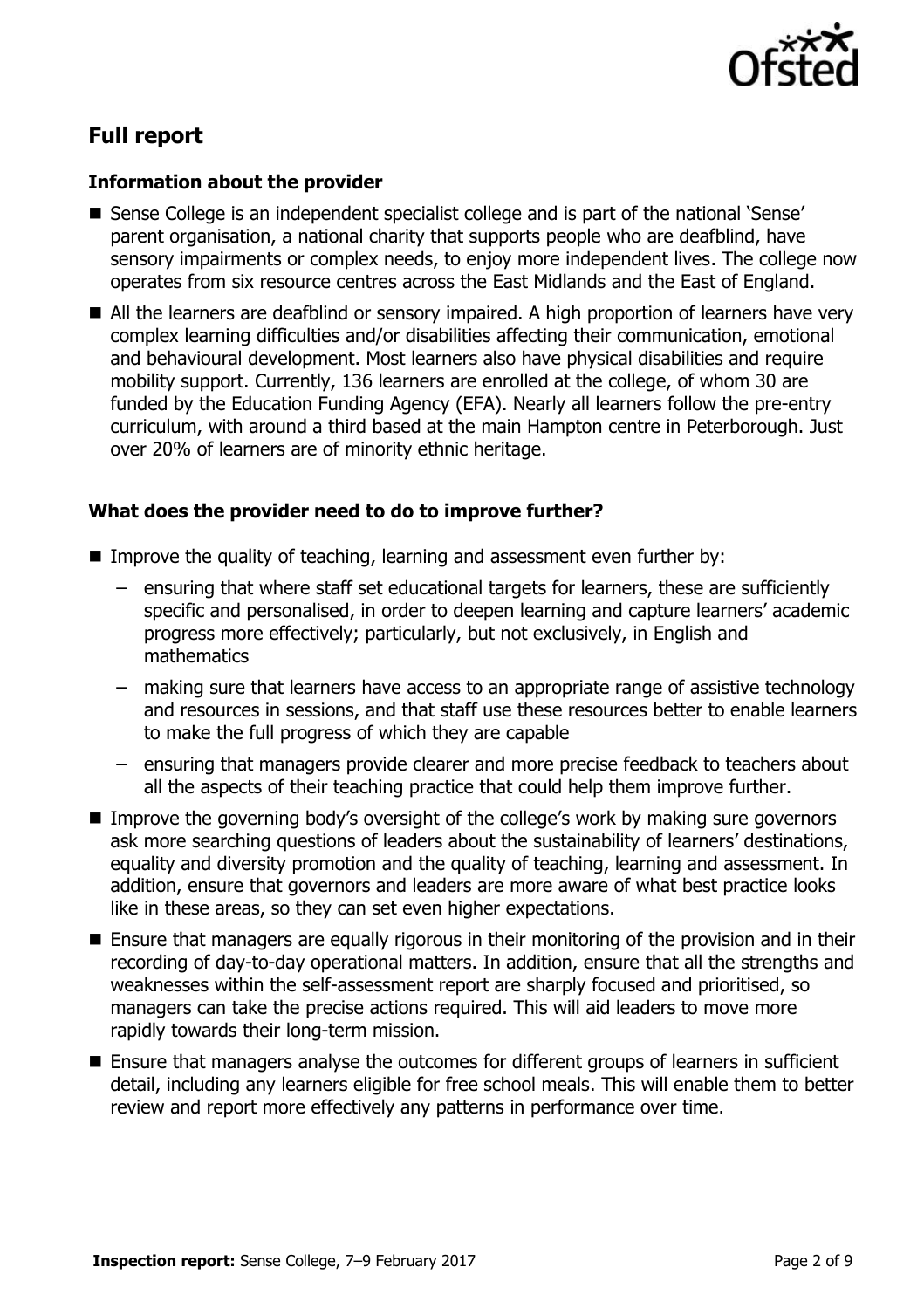

# **Inspection judgements**

# **Effectiveness of leadership and management Good**

- Leaders and managers have continued to improve outcomes for learners, several aspects of teaching, learning and assessment and the quality of operational management at the college's geographically dispersed resource centres. Managers have made good progress in resolving the large majority of weaknesses from the previous inspection, although a few still remain.
- Managers have strengthened their monitoring of teaching, learning and assessment across the centres through frequent sharing of good practice. Staff training and development are good and equip teachers and support staff with the specialist skills they require to work effectively with learners who have very complex learning difficulties and/or disabilities.
- The self-assessment report is broadly accurate and managers' monitoring of actions taken to improve is comprehensive. However, the effectiveness of this monitoring is occasionally diluted because managers do not identify or prioritise all the areas for improvement incisively enough. Consequently, this has prevented managers from making more rapid progress in a few areas, such as equalities monitoring and the use of resources in lessons.
- While teaching is good, managers are sometimes too positive in their overall view of classroom-based activities. In a minority of instances, they overlook key points that could help staff develop their teaching practice even further.
- Partnership working remains a significant strength of the college. Managers have further expanded the range of collaboration with community organisations, employers and colleges, which continues to bring about many notable benefits for learners. For example, liaison with a local museum has led to the introduction of exclusive 'sensory tours' for learners. This enables learners to feel the exhibits as they learn about them away from noisy distractions.
- Learners receive an appropriately varied and personalised programme of study. Learners now benefit from an excellent selection of enrichment, community involvement and a growing range of relevant work-related activities, in which all participate to some degree.
- Managers have increased their ambition regarding learners' destinations. Learners, as well as parents and carers, receive thorough and impartial careers guidance to help them prepare for learners' next steps. However, managers recognise that in order to evaluate fully the effectiveness of their curriculum, they need to track more formally how well learners' destinations are sustained once they leave the college.
- Through carefully considered projects and assignments, staff raise learners' awareness of diversity effectively, particularly regarding the appreciation of different disabilities, cultures and faiths. Managers, however, do not analyse equalities data, particularly learners' achievements, in sufficient detail to review and report incisively any differences that may occur over time.
- Staff use their skills effectively to promote British values in a way that most learners will comprehend. As a result, learners demonstrate a good understanding of self-worth, empathy and what it means to be respectful to others. For example, learners undertaking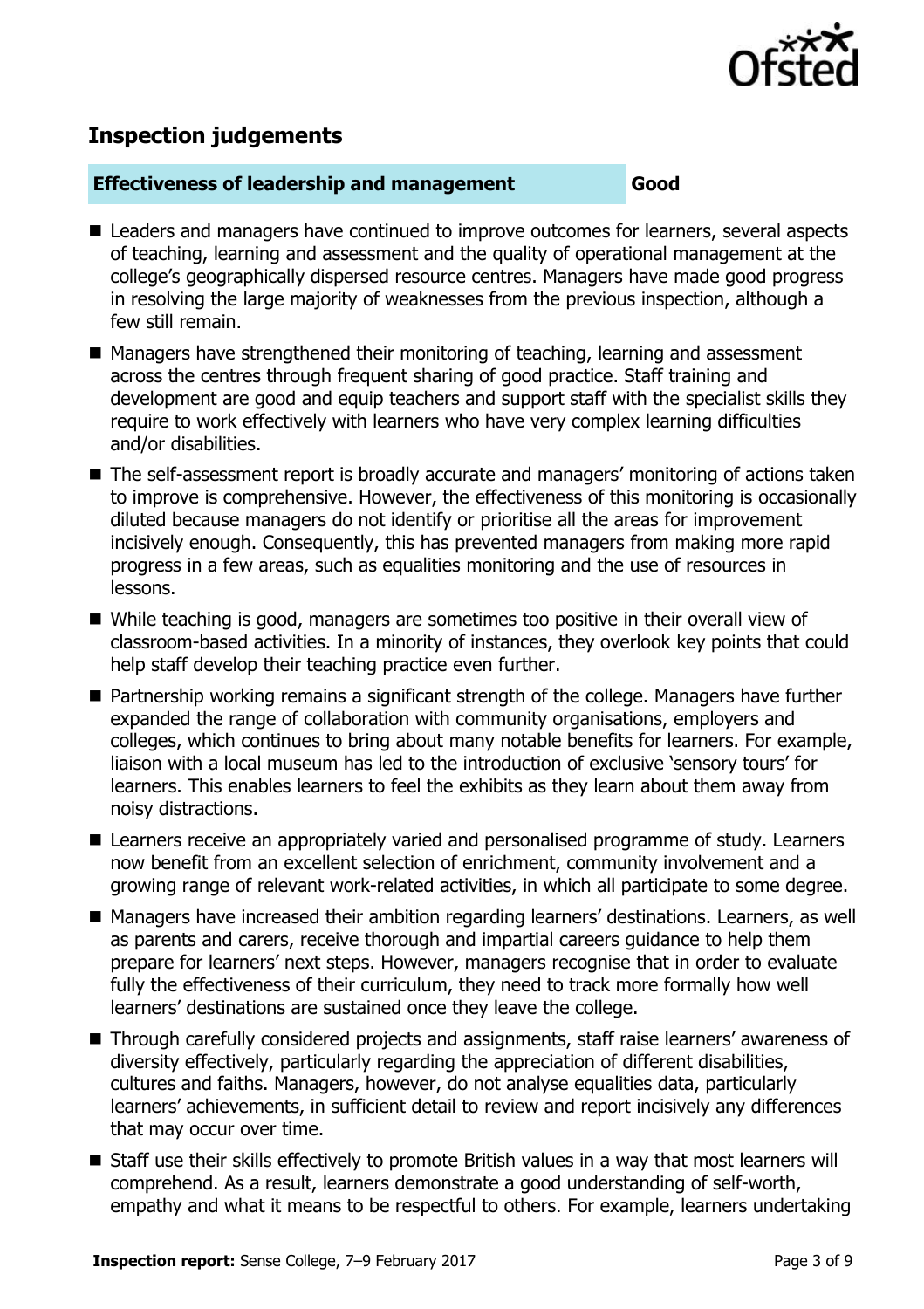

a guided tour of the college site courteously signalled to visitors to talk more quietly around a group of their peers who were particularly sound sensitive.

# **The governance of the provider**

- Effective clerking, along with strong leadership of the governing body, has significantly strengthened governance arrangements. The board now has a broader range of relevant expertise and experience, which is used to good effect.
- Governors use their new subcommittees well in order to scrutinise most of the college's work effectively. They have improved their oversight of the dispersed educational provision through formal governor links with each resource centre. In addition, each governor now undertakes occasional visits to a centre to assure themselves that sufficient progress is being made against the college's quality improvement plan.
- $\blacksquare$  In the majority of cases, governors use information and data effectively to challenge senior leaders. However, they are yet to ask sufficiently probing questions about all areas of the college's work, including how well different groups of learners achieve over time, or review the quality of teaching beyond the grade profile presented.

# **Safeguarding**

- The arrangements for safeguarding are effective.
- Staff use their safeguarding awareness training effectively to help keep learners safe. Managers' monitoring of health and safety is good and risk assessments are thorough. The proportion of behavioural incidents is low and has decreased notably over the past two years.
- Staff are particularly skilled in understanding dysphagia, a condition which affects many learners at the college. They use their knowledge and training well to help learners with the safe consumption of food and drink. Staff also apply their training in the Mental Capacity Act well in this regard.
- Managers have taken positive action to promote and implement the 'Prevent' duty. While staff work closely with learners to help them understand about the dangers of extremist ideologies, managers recognise their need to extend this further to ensure that all learners, including those with lower cognitive ability, understand all the potential dangers of internet use.

# **Quality of teaching, learning and assessment Good**

- Teachers plan sessions well and are highly skilled in working with learners who have very complex multi-sensory impairment. As a result, learners make good progress and develop the skills they need to aid their future independence.
- Staff apply a range of communication approaches effectively including signing, symbol use or switches, where required. They appropriately allow extra time when learners need longer to process information and use skilful questioning to check that learners understand.
- Learners receive very good in-class support. Staff encourage learners to participate fully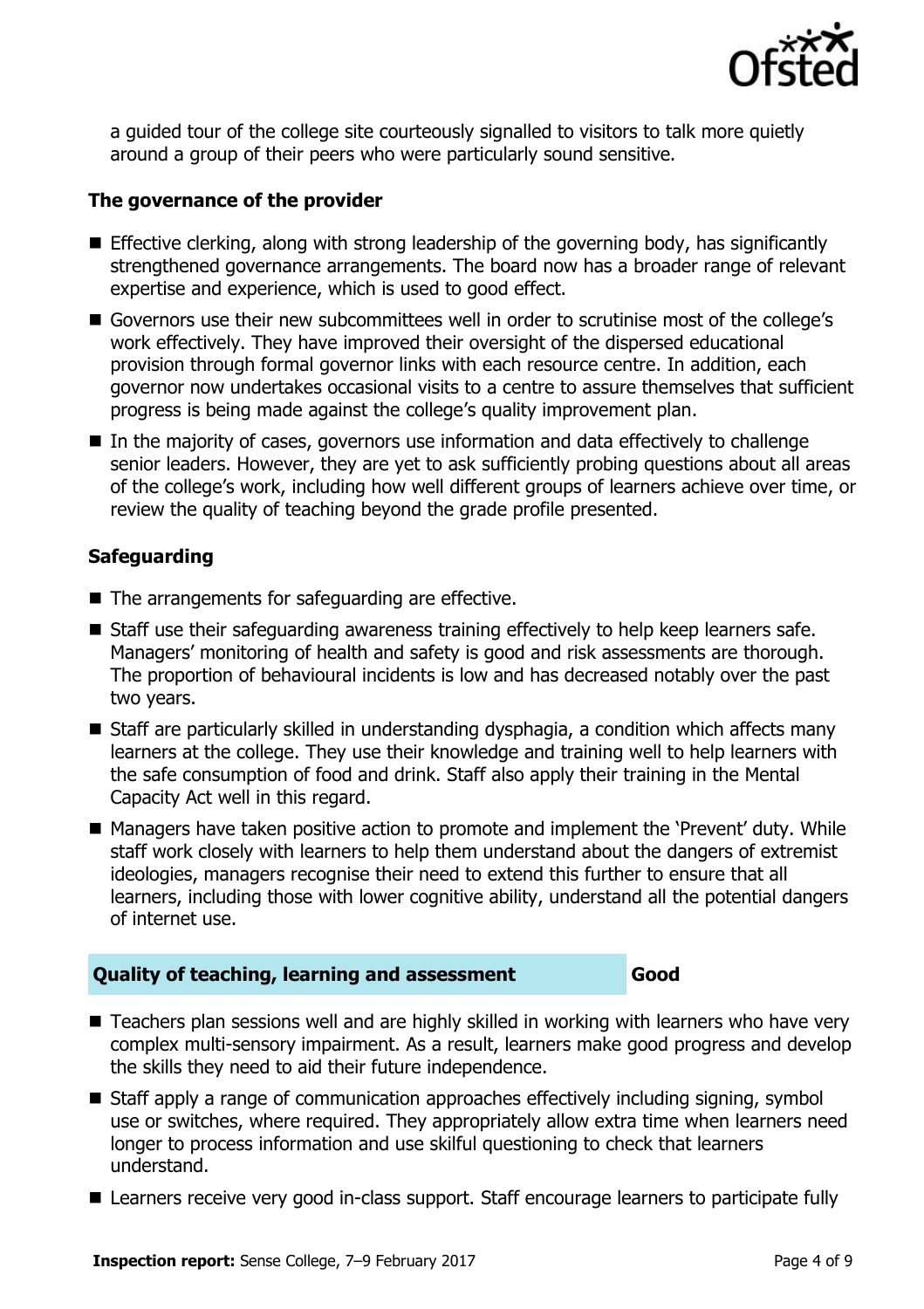

in activities through clear instruction and continuous communication. As a result, learners are motivated and involved. For example, staff supported non-verbal learners to move their fingers and feet to music. Staff prompted throughout the activity to encourage learners' independent rhythmic movement and effectively reinforced simple numeracy.

- Staff, along with specialist therapists, assess thoroughly the support learners require when they start at the college. In most cases, they ensure that any bespoke assistive technologies or resources required are put into place quickly. In a minority of sessions, teachers do not utilise resources effectively enough to assist the progress learners could make. In a few cases, staff do use technology innovatively, such as a recent project involving learners wearing camera-mounted headwear to shoot a film of what life is like for a learner with sensory disabilities.
- Teachers' monitoring and recording of any incidental progress are excellent. Staff are therefore able to review comprehensively all the smaller steps of progress learners make and use this information to set more stretching personal targets.
- Teachers assess the majority of learners' targets well. In most cases, learners apply the communication and mathematics skills they have learned effectively, which helps increase their independence. In a minority of cases, teachers set academic targets that are too broad, which sometimes prevents them accurately assessing the progress learners make. In a few cases, staff do not set sufficiently challenging targets to develop the writing or reading skills of the small number of most-able learners.
- In many lessons, teachers effectively promote the values of respect and dignity, and the importance of learners recognising their own and others' unique individuality. Staff use praise well to reinforce understanding and learners respond positively by extending their participation in an activity or confidently repeating their achievements.

### **Personal development, behaviour and welfare Good**

- Staff continue to manage learners' behaviour extremely effectively. Over time, many learners gain a range of strategies to help them begin to control their own conduct and actions. Most learners are calm and are able to deal effectively with a wide range of social situations. Consequently, they develop an increased sense of self-awareness and good skills to support their future independence.
- Learners participate in an increasing number of work-related learning sessions both within and external to the college. These sessions enable them to develop good functional mathematics skills, such as counting, adding and subtracting, where this is appropriate.
- Learners benefit notably from a wide range of high-quality and varied enrichment ventures including museum visits, community projects and additional qualifications, such as British sign language courses. In addition, many participate in an outstanding range of sports activities including sensory yoga, new-age curling, indoor wall climbing, rowing and wheelchair football. As well as aiding physical fitness, these activities help increase learners' team-working skills and significantly increase their aspirations as to what they are capable of achieving.
- Learners make significant gains in self-confidence and in handling different social environments. For example, learners who had only ever experienced exercising in a hydro pool are now able to attend the local swimming baths and cope well with the increased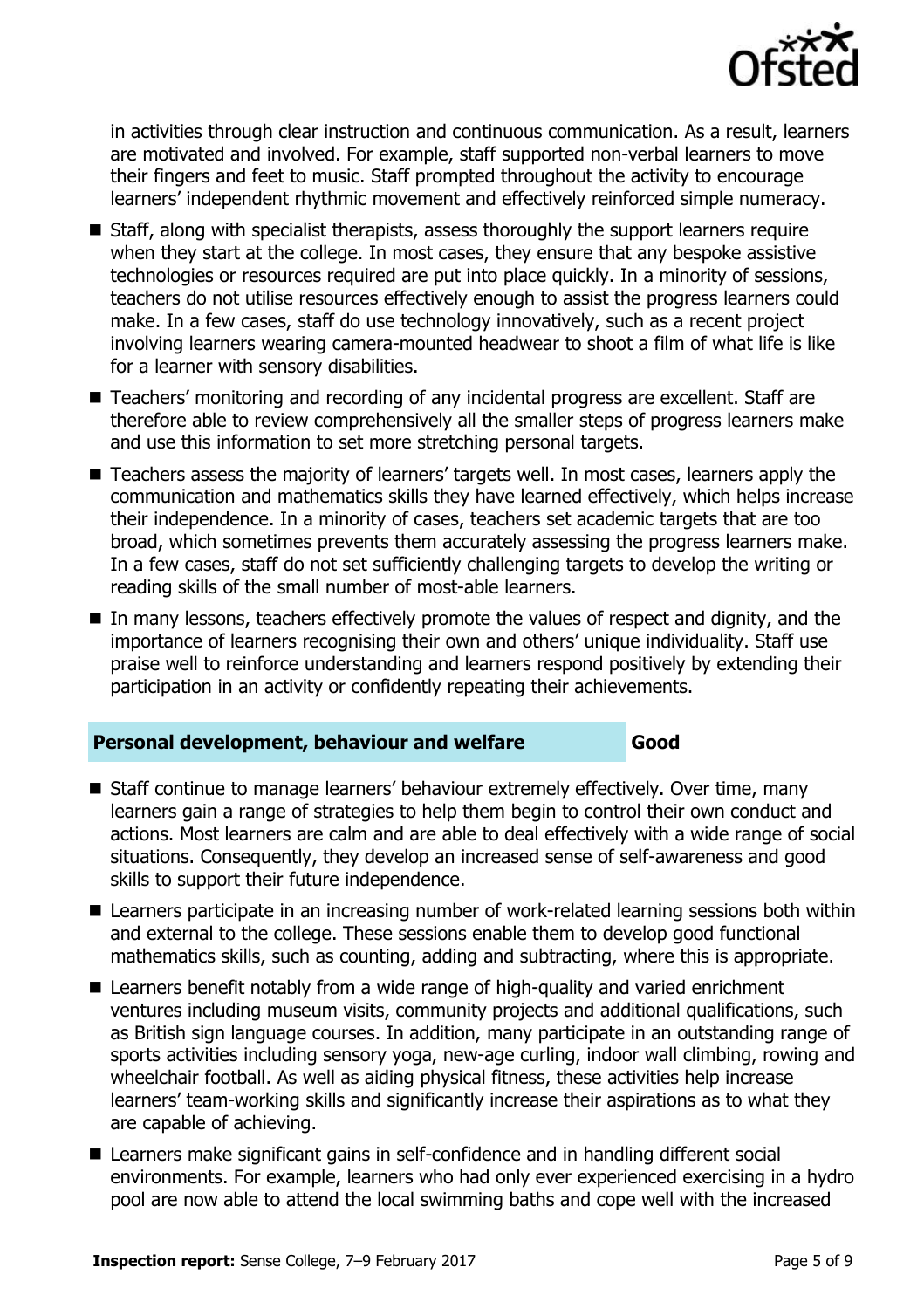

noise and busier surroundings.

- A number of learners develop good computer skills. For example, a few learners, who struggled to communicate easily through switches, were supported by staff and specialist therapists to trial a range of different communication devices. Learners then applied the progress they had made in using social media to create their own blog entitled 'Diary of a Frustrated Head-switch User' to evaluate their experiences.
- Learners receive a comprehensive induction that incorporates basic e-safety awareness and how to stay safe when working away from college. Learners feel safe and know who to turn to if they have a concern. Learners enjoy their studies and, given the frequent medical requirements of many learners, attendance within lessons is high.
- Learners' understanding of democracy, liberty and the rule of law is good. Learners are able to relay their views effectively through frequent learner forums where they can vote democratically regarding decisions affecting their resource centre. For example, learners have contributed their ideas for a sensory garden design, chosen equipment for a new kitchen and elected places to visit for days out.

### **Outcomes for learners Good**

- The majority of learners make good progress through their programme of study. All learners who take accredited qualifications achieve these within the time allocated.
- College data shows no differences in the achievements of different groups of learners, with the exception of those aged 19 or over, who consistently achieve better than the much smaller cohort of those aged 16 to 18.
- The standard of learners' work is good, including in work-related settings. For example, employers describe learners undertaking a supported work placement in retail as role models, because they demonstrate good customer service skills and teach customers to sign while they serve them.
- On leaving the college, most learners progress into day provision, in line with their longterm goal. In 2015/16, for the first time in the college's history, one learner moved into further education at a local college and one entered weekly voluntary work. While a few learners progressed into supported living, the large majority who left the college returned to their family home.
- Learners make good progress in developing their functional mathematics and excellent progress in improving their communication. As a result, learners are able to relay their wishes and decisions and thereby take greater control of their lives. Evidence of how well all learners utilise their skills, or sustain their intended destinations over time, however, is too anecdotal.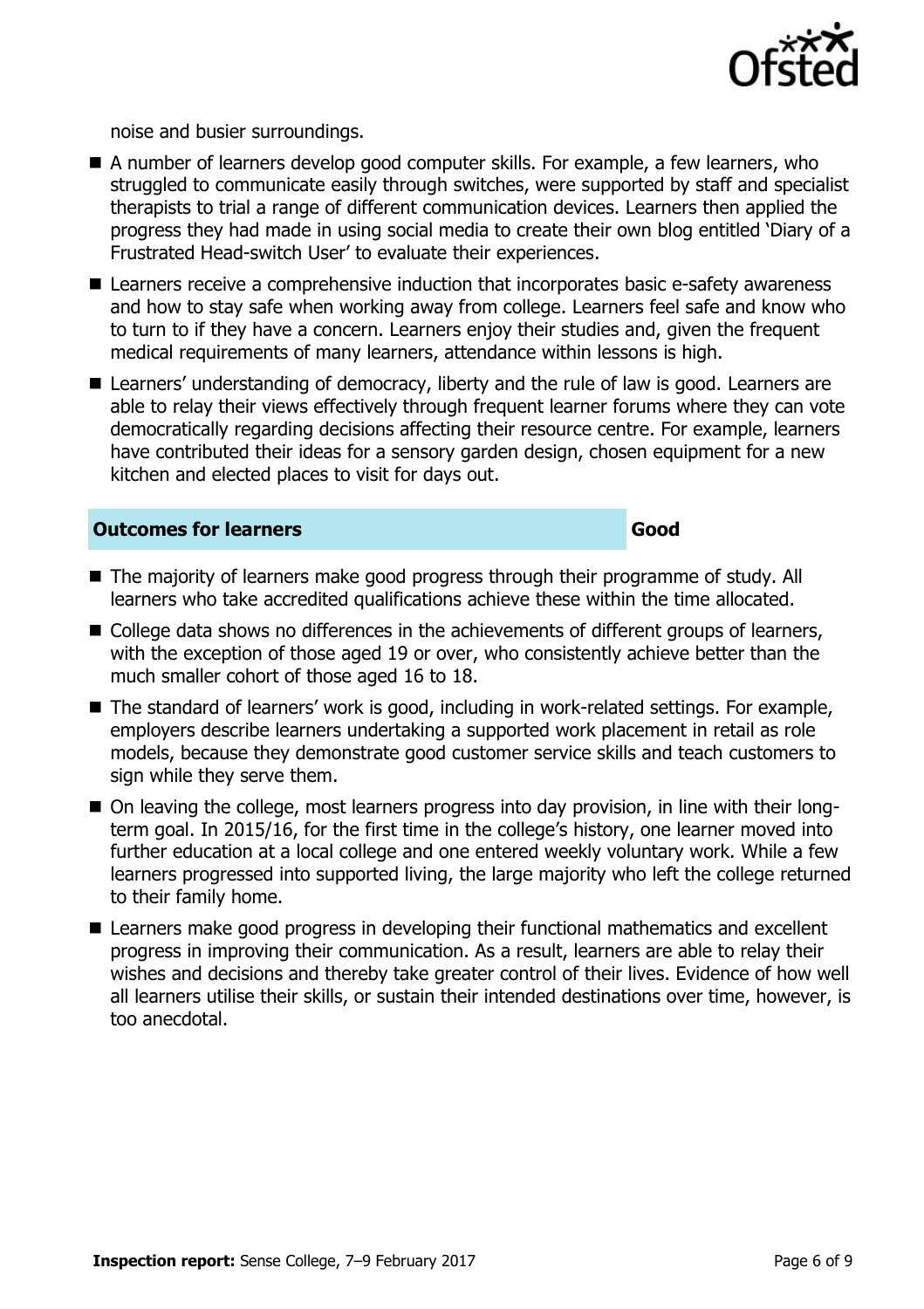

# **Provider details**

| Unique reference number                                                       | 132011                                 |
|-------------------------------------------------------------------------------|----------------------------------------|
| Type of provider                                                              | Independent specialist college         |
| Age range of learners                                                         | $16+$                                  |
| Approximate number of all<br>learners over the previous full<br>contract year | 34                                     |
| Principal                                                                     | Pat Dyson                              |
| Telephone number                                                              | 01733 425053                           |
| Website                                                                       | www.sense.org.uk/content/sense-college |

# **Provider information at the time of the inspection**

| Main course or learning<br>programme level                                                      | Level 1<br>or below             |       | Level 2     |              | Level 3        |             | Level 4<br>or above |                  |  |
|-------------------------------------------------------------------------------------------------|---------------------------------|-------|-------------|--------------|----------------|-------------|---------------------|------------------|--|
| Total number of learners<br>(excluding apprenticeships)                                         | $16 - 18$                       | $19+$ | $16 - 18$   | $19+$        | $16 - 18$      | $19+$       | $16 - 18$           | $19+$            |  |
|                                                                                                 | 0                               | 30    | $\mathbf 0$ | $\mathbf{0}$ | $\overline{0}$ | $\mathbf 0$ | $\mathbf 0$         | $\boldsymbol{0}$ |  |
| Number of apprentices by<br>apprenticeship level and age                                        | Intermediate                    |       |             | Advanced     |                |             | Higher              |                  |  |
|                                                                                                 | $16 - 18$                       |       | $19+$       | $16 - 18$    | $19+$          |             | $16 - 18$           | $19+$            |  |
|                                                                                                 | 0                               |       | 0           | 0            | 0              |             | $\boldsymbol{0}$    | $\boldsymbol{0}$ |  |
| Number of traineeships                                                                          | $16 - 19$                       |       |             | $19+$        |                |             | <b>Total</b>        |                  |  |
|                                                                                                 | 0                               |       |             | $\mathbf 0$  |                |             | $\mathbf 0$         |                  |  |
| Number of learners aged 14 to<br>16                                                             | $\Omega$                        |       |             |              |                |             |                     |                  |  |
| Number of learners for which<br>the provider receives high-<br>needs funding                    | 30                              |       |             |              |                |             |                     |                  |  |
| Funding received from:                                                                          | <b>Education Funding Agency</b> |       |             |              |                |             |                     |                  |  |
| At the time of inspection, the<br>provider contracts with the<br>following main subcontractors: | <b>None</b>                     |       |             |              |                |             |                     |                  |  |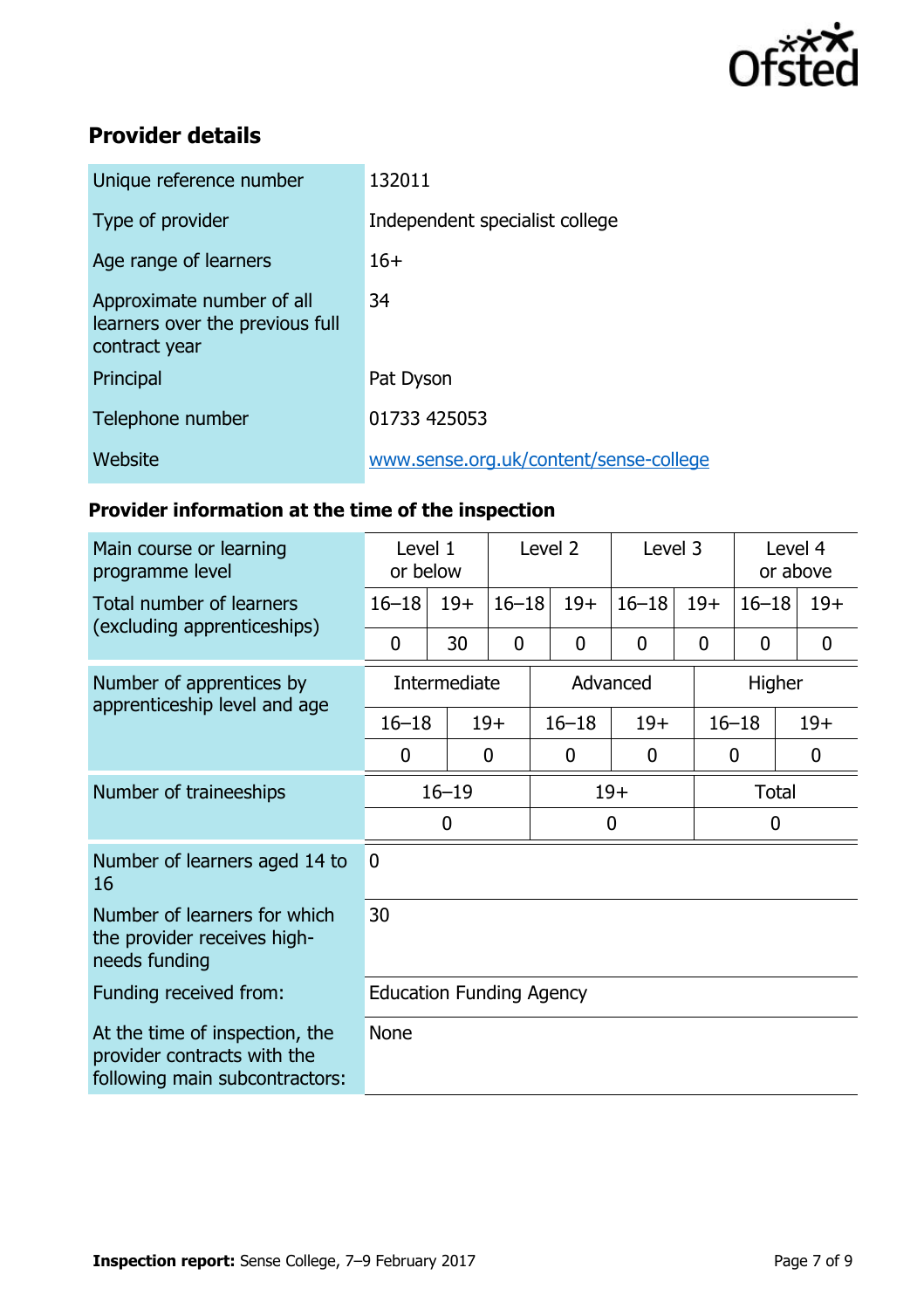

# **Information about this inspection**

The inspection team was assisted by the head of college as nominee. Inspectors took account of the college's most recent self-assessment report and development plans, and the previous inspection report. Inspectors used group and individual interviews, telephone calls and online questionnaires to gather the views of learners and employers; these views are reflected within the report. They observed learning sessions, assessments and progress reviews across five of the six college resource centres. The inspection took into account all relevant EFA-funded provision at the college.

# **Inspection team**

| Deborah Vaughan-Jenkins, lead inspector | Her Majesty's Inspector |
|-----------------------------------------|-------------------------|
| Kay Hedges                              | Ofsted Inspector        |
| Bernie White                            | Ofsted Inspector        |
| Lesley Talbot-Strettle                  | Ofsted Inspector        |